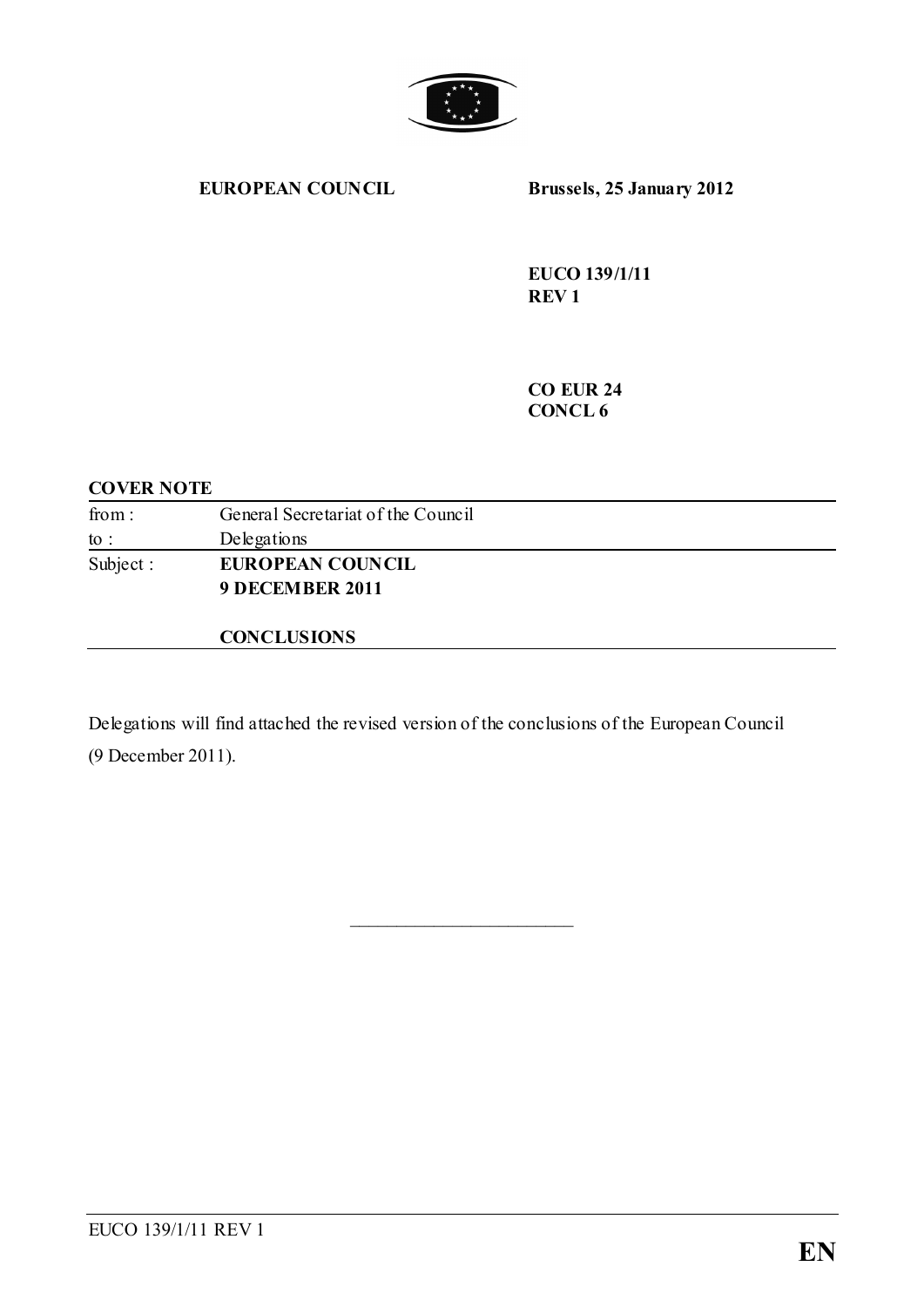*Much has been achieved over the past 18 months to improve our economic governance and tackle the economic and financial crisis. We have taken important decisions, as set out in these conclusions, which need to be swiftly and vigorously implemented.* 

*We agreed that the measures with the most potential to boost growth and jobs should be given priority. The Member States taking part in the Euro Plus Pact agreed to take more specific and measurable commitments and in particular to advance work as regards employment. We set orientations for the further development of energy policy, as regards completing the internal market, enhancing energy efficiency, developing infrastructure, ensuring coherence in the EU's external relations, and enhancing nuclear safety and security.*

*In addition, the European Council welcomed the signing of the Accession Treaty with Croatia and took decisions on the EU's enlargement process regarding Serbia and Montenegro.* 

> $\circ$  $\circ$   $\circ$

### **I. ECONOMIC POLICY**

- 1. Recognising the worsening economic and financial situation, the European Council discussed ongoing efforts to lift Europe out of the crisis. The European Union's new economic governance, as set out in paragraph 3, must be fully implemented with a view to building confidence in the strength of the European economy. Structural reforms and fiscal consolidation efforts must continue to lay the ground for a return to sustainable growth and thus help improve confidence in the short run. Measures are also required to help restore normal lending to the economy whilst avoiding both excessive risk-taking and excessive deleveraging, as agreed on 26 October 2011.
- 2. Recalling the key priority areas for growth it identified in October 2011, in particular the Single Market Act, the Digital Single Market and the reduction of the overall regulatory burden for SMEs and microenterprises, the European Council stressed the need to swiftly adopt the measures with the most potential to boost growth and jobs. It therefore supports the principle of a fast-track programme and invites the Council and the European Parliament to give particular priority to the speedy examination of the proposals identified by the Commission, including in its Annual Growth Survey, as having substantial growth potential. It endorses the actions proposed by the Commission in its report on minimising regulatory burdens for SMEs.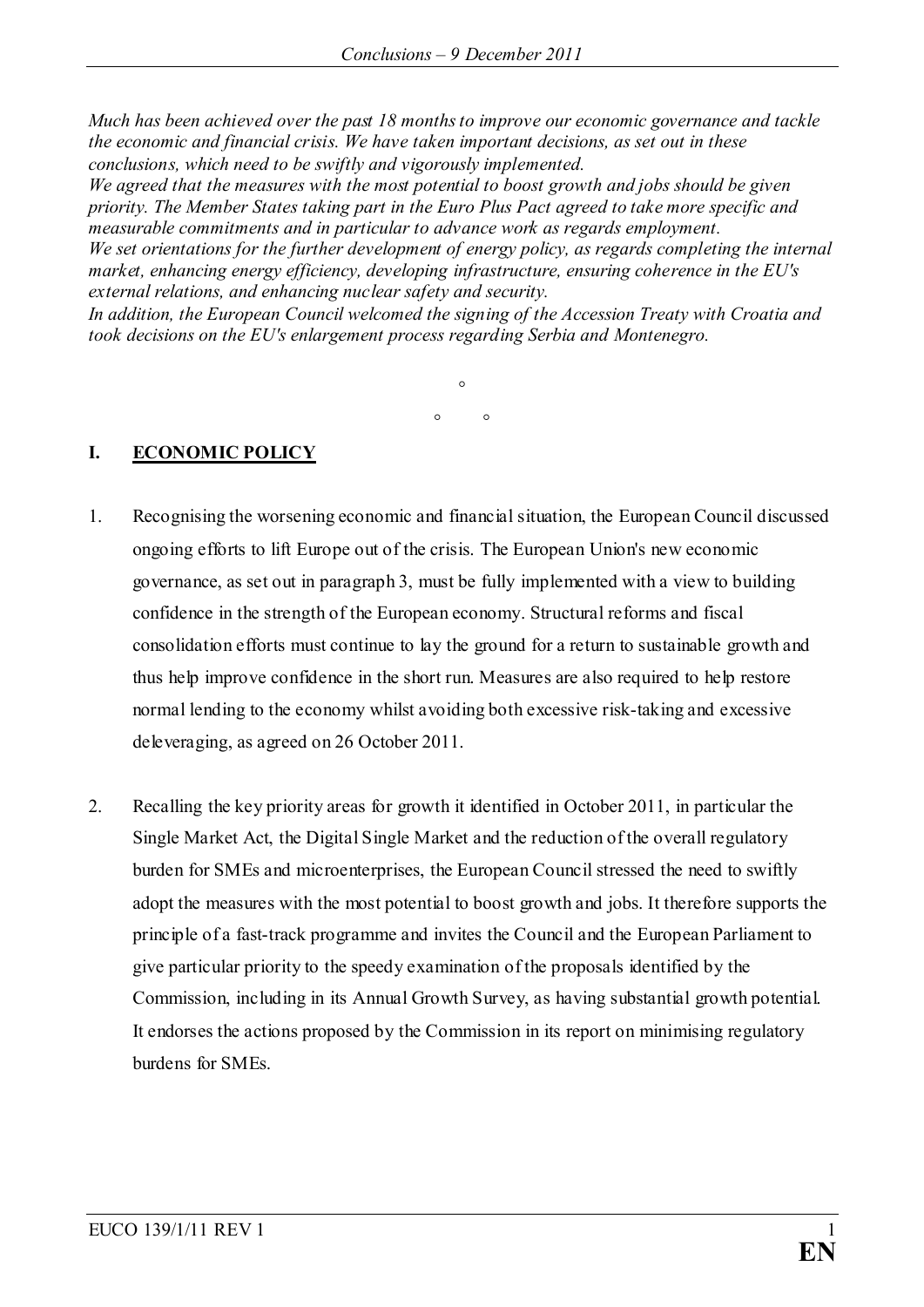3. The 2012 Annual Growth Survey constitutes an excellent basis for the launch of the next European Semester, which will be the first to see the recently strengthened economic governance being implemented, including the new procedure for monitoring and correcting macroeconomic imbalances. The Spring European Council will review progress and adopt the required guidance. There is an urgent need to focus on implementation, especially in the light of uneven progress made this year in progressing towards the targets set in the Europe 2020 Strategy and in implementing the country-specific recommendations.

> $\circ$  $\circ$   $\circ$

- 4. The Heads of State or Government of the Member States taking part in the Euro Plus Pact reviewed progress made in implementing their commitments at national level. They agreed on the need to more thoroughly assess, in March 2012, national efforts to reach the objectives of the Pact. They also agreed to take more specific and measurable commitments in each of the areas covered by the Pact and to report on progress in their National Reform Programmes. The new economic governance must be supplemented by improved monitoring of employment and social policies, particularly those which can have an impact on macroeconomic stability and economic growth, in line with the Council conclusions of 1 December.
- 5. Informed by the report of the President of the Council (EPSCO) and by the Annual Growth Survey, the Heads of State or Government held an initial exchange of views on best practices as regards their employment policies and agreed on the particular need to fully mobilise labour for growth. While structural reforms must be vigorously pursued, targeted measures are urgently needed at both national and European level for the most vulnerable groups, in particular the young unemployed. Enhanced activation policies should be complemented by efforts to upgrade skills, notably by adjusting education and training systems to labour market needs. Promoting employment and business opportunities for those entering the labour market as well as considering new balanced flexicurity policies could significantly contribute to improving labour market prospects for young people.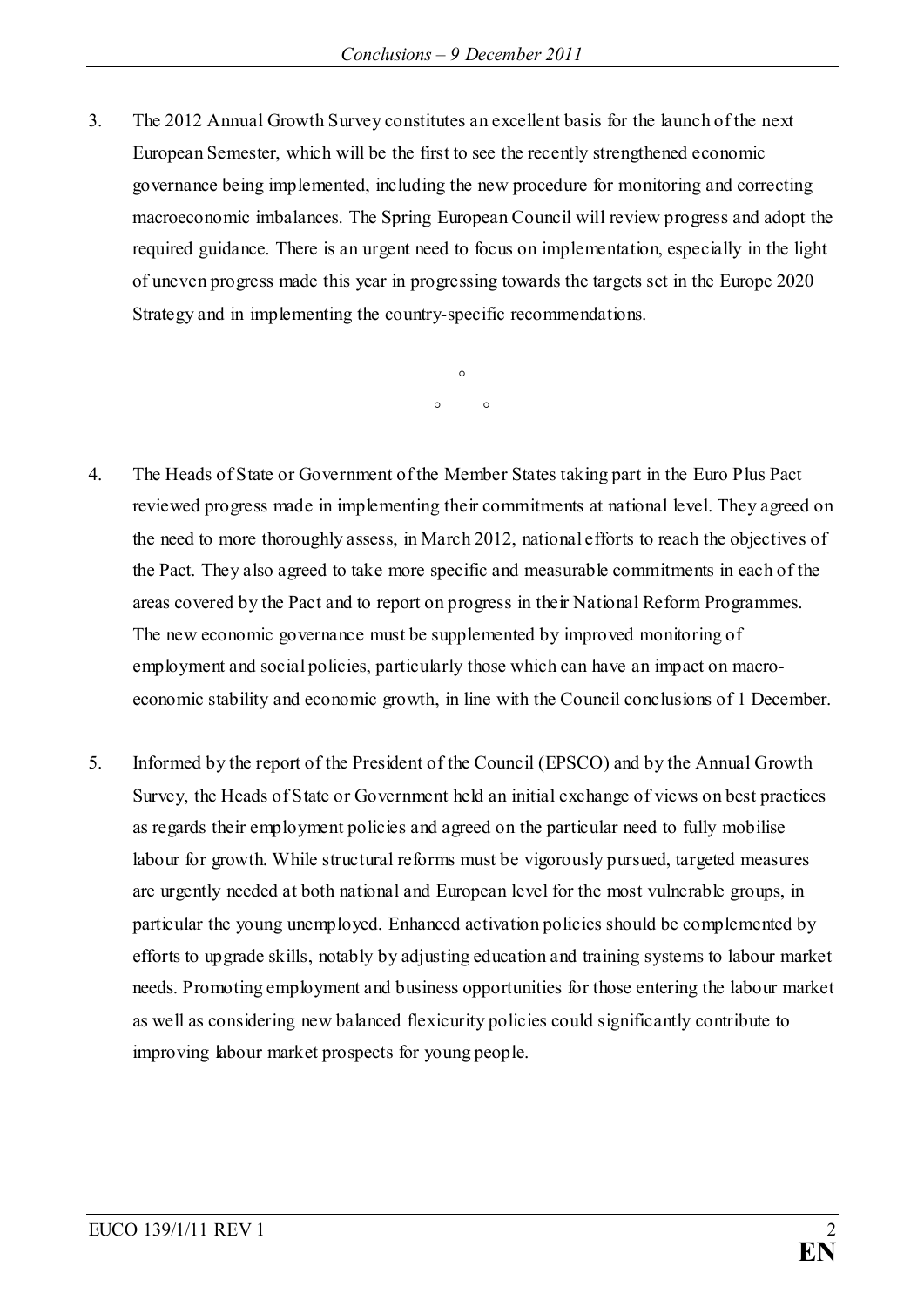6. They welcomed the reports from the Finance Ministers of the participating Member States and from the Commission on progress made in structured discussions on the coordination of tax policy issues. This work will be pursued in line with the Euro Plus Pact, focusing on areas where more ambitious activities can be envisaged. Particular attention should be paid to how tax policy can support economic policy coordination and contribute to fiscal consolidation and growth. The Finance Ministers and the Commission will report on progress in June 2012.

### **II. ENERGY**

- 7. The Presidency's report demonstrates that important progress has been made in pursuing the orientations set by the February 2011 European Council on completing the internal market by 2014, enhancing energy efficiency, developing infrastructure and ensuring consistency and coherence in the EU's external relations. In this context, the European Council welcomes the agreement of the Memorandum of Understanding on North-South Interconnections in Central-Eastern Europe. In particular, the following points require urgent progress:
	- full and speedy implementation of the internal market legislation by Member States in full compliance with the agreed deadlines;
	- no EU Member State should remain isolated from the European gas and electricity networks after 2015 or see its energy security jeopardised by lack of the appropriate connections;
	- early agreement on the proposal on energy efficiency, which should establish an ambitious and flexible framework in line with the 20% target for 2020 as agreed by the June 2010 European Council;
	- early agreement on the proposal on energy infrastructure;
	- $implementation of the Council conclusions of 24 November 2011 for enhanced$ coherence and coordination of EU external energy policy, ensuring inter alia that agreements with key supplier and transit countries are fully consistent with EU internal market legislation.;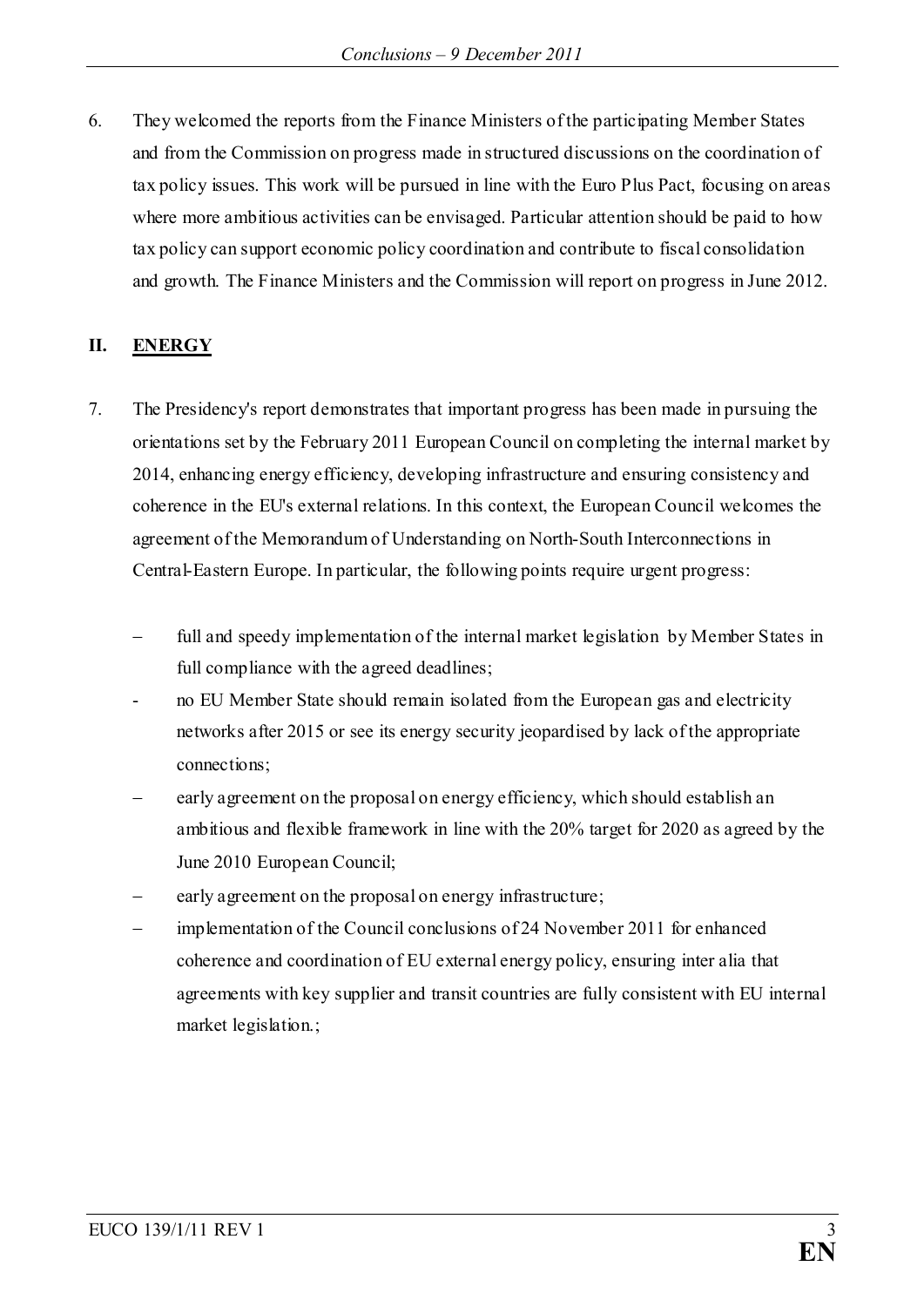- agreement on the low-carbon 2050 strategy and thorough consideration of the forthcoming energy roadmap to 2050 which will provide a detailed analysis on longterm action in the energy sector and other related sectors.
- 8. Progress has been made on the safety review of EU nuclear power plants. The credibility of the EU nuclear safety system will be further enhanced by the continued development of the nuclear regulatory framework. Work on nuclear security in the EU will be pursued on the basis of the interim report on nuclear security.
- 9. Recalling its conclusions of March 2011, the European Council calls for:
	- full and timely implementation of the Directives on nuclear safety and on responsible and safe management of spent fuel and radioactive waste;
	- − continued priority to be given to the extensive review of nuclear safety , taking account of the Commission communication of 23 November, and to the delivery of the final report on the stress tests by June 2012;
	- − intensified efforts to associate all EU neighbouring countries fully with the safety stress test process and to improve the nuclear safety framework both in the EU and internationally;
	- − continued work on nuclear security measures in the EU and its neighbourhood and delivery of the final report by June 2012.

# **III. ENLARGEMENT**

10. The European Council endorses the Council conclusions of 5 December 2011 on Enlargement and the Stabilisation and Association Process and recalls its conclusions of December 2006, which form the basis for a renewed consensus on enlargement.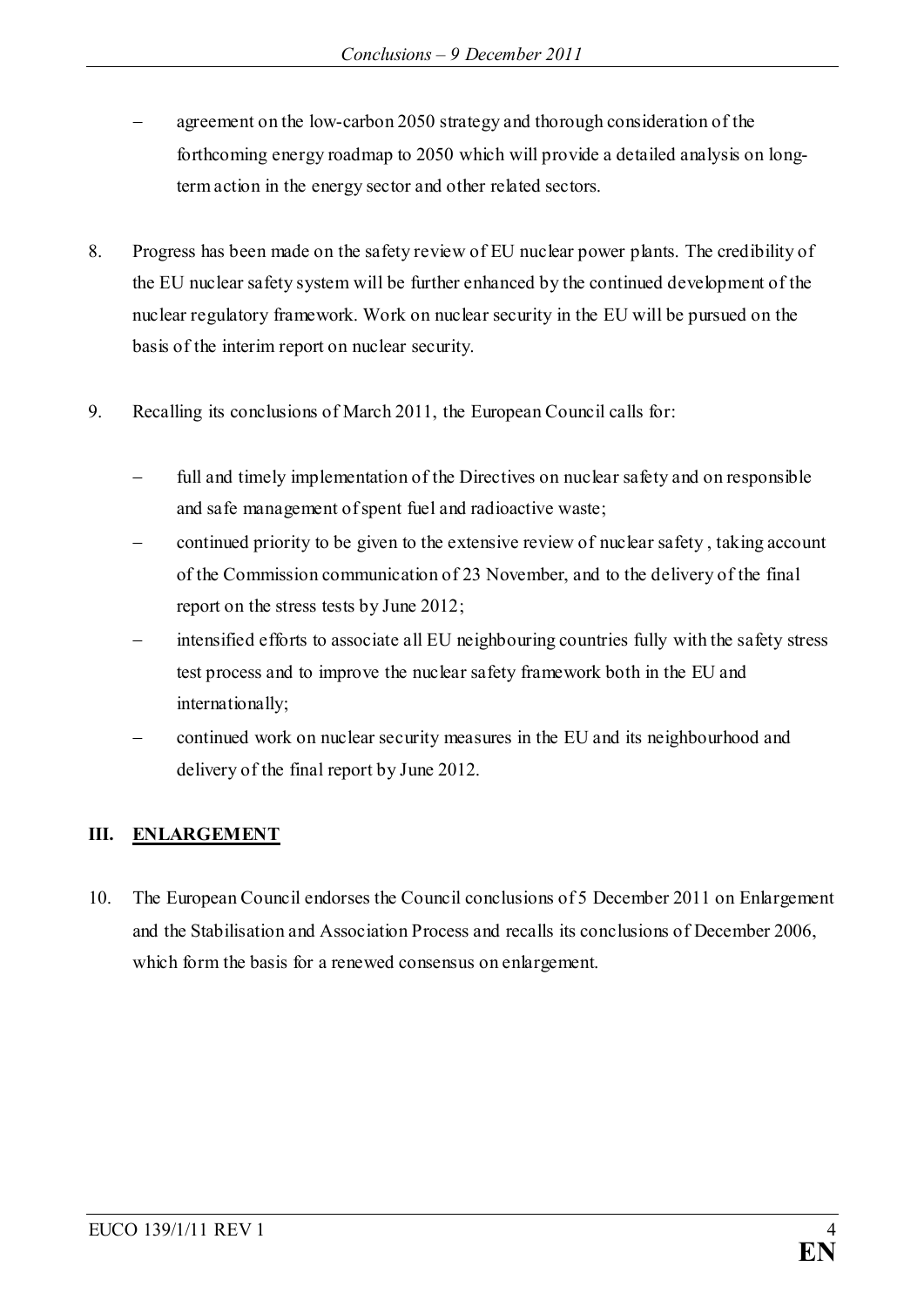- 11. Today's signing of the Accession Treaty with **Croatia** marks an important moment for European integration. Pending the successful conclusion of ratification procedures, the European Council looks forward to welcoming Croatia as a new member as of 1 July 2013. Croatia will now participate in the proceedings of the European Council, the Council and its preparatory bodies as active observer.
- 12. The European Council welcomes the Commission's assessment of the good progress made by **Montenegro**, which has achieved satisfactory results overall. With a view to opening accession negotiations with Montenegro in June 2012, the European Council tasks the Council with examining Montenegro's progress in the implementation of reforms, with a particular focus on the area of rule of law and fundamental rights, especially the fight against corruption and organised crime, on the basis of a report to be presented by the Commission in the first half of 2012. It invites the Commission to present without delay a proposal for a framework for negotiations with Montenegro in line with its December 2006 conclusions and established practice, also incorporating the new approach proposed by the Commission as regards the chapters on the judiciary and fundamental rights, and justice, freedom and security. The Commission is, in this context, also invited to initiate the process of analytical examination of the *acquis communautaire* with Montenegro on the above-mentioned chapters.
- 13. The European Council notes the considerable progress **Serbia** has made towards fulfilling the political criteria set by the Copenhagen European Council and the Stabilisation and Association Process requirements and that a fully satisfactory level has been reached in its cooperation with ICTY. It welcomes the fact that Serbia has re-engaged in the Belgrade-Pristina dialogue and is moving forward with the implementation of agreements in good faith and it welcomes too the Agreement on IBM. With a view to granting Serbia the status of candidate country, the European Council tasks the Council with examining and confirming whether Serbia has continued to show credible commitment and has achieved further progress in moving forward with the implementation in good faith of agreements reached in the dialogue, including on IBM, has reached an agreement on inclusive regional cooperation and has actively cooperated to enable EULEX and KFOR to execute their mandates. In the light of its examination, the Council will take a decision in February 2012 on granting Serbia candidate status, to be confirmed by the March European Council.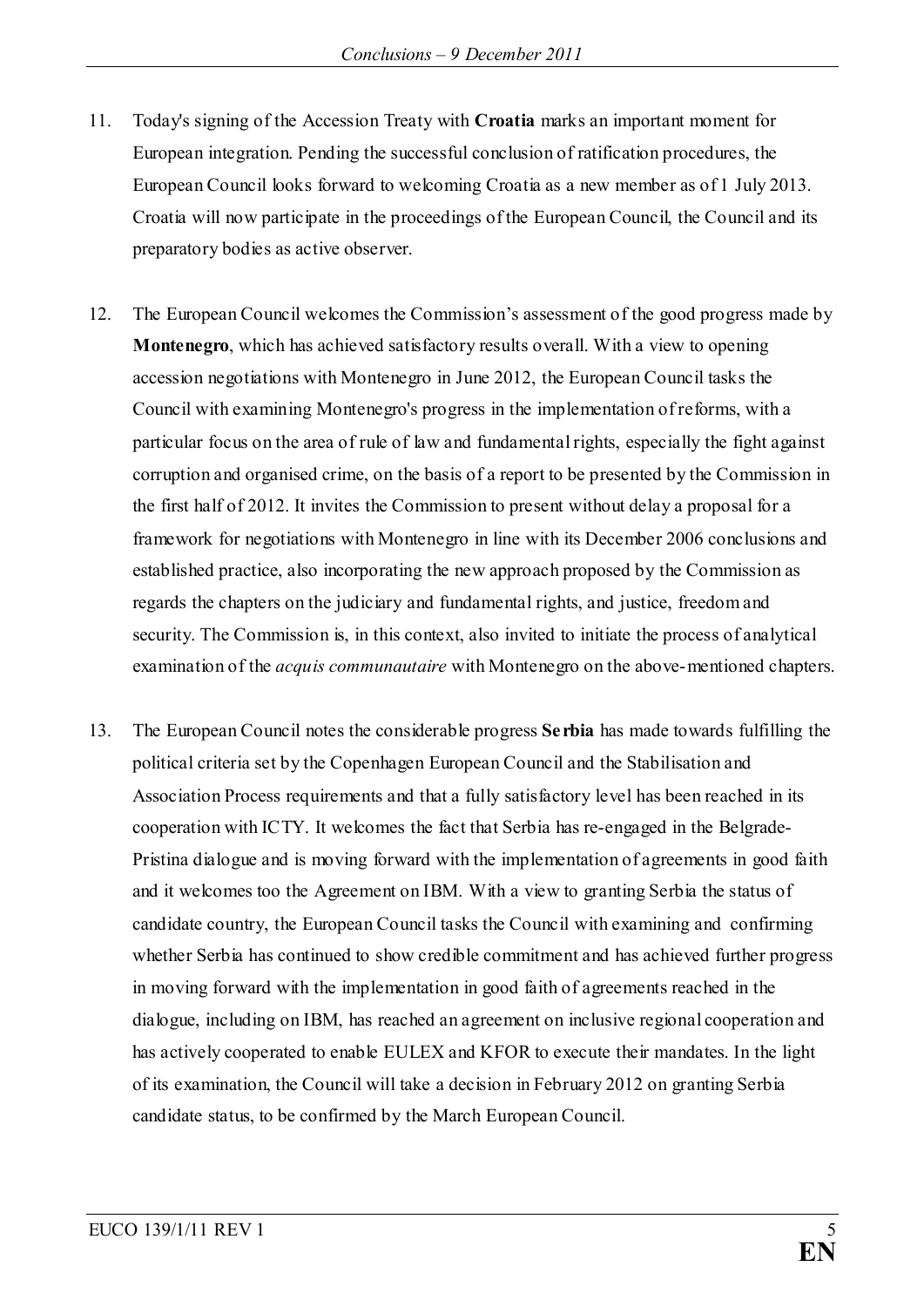## **IV. OTHER ITEMS**

- 14. Recalling the Council conclusions of 5 December on enlargement, with regard to Turkish statements and threats, the European Council expresses serious concern and calls for full respect for the role of the Presidency of the Council, which is a fundamental institutional feature of the EU provided for in the Treaty.
- 15. Recalling its discussions of June and October 2011, the European Council notes that all the legal conditions have been met for a decision to be taken in favour of the accession of Bulgaria and Romania accession to the **Schengen** area. It calls on the Council to adopt this decision as soon as possible. If necessary, the European Council will return to this issue at its March 2012 meeting.
- 16. Recalling its conclusions of 23 October 2011 and endorsing the Council conclusions of 1 December, the European Council reiterates its serious and deepening concerns over the nature of **Iran**'s nuclear programme, as reflected in the latest IAEA report, and the failure of Iran to meet its international obligations. The European Council welcomes the agreement reached at the Council to designate 180 new entities and individuals directly linked to the nuclear programme. It invites the Council to proceed with its work on extending the scope of EU restrictive measures and broadening existing sanctions by examining additional measures against Iran as a priority and to adopt these measures no later than its next session. The European Council reaffirms the long-standing commitment of the European Union to work for a diplomatic solution of the Iranian nuclear issue in accordance with the dual track approach.
- 17. The European Council stands united in condemning the attacks on the UK Government's diplomatic compounds in Iran, and deplores the Iranian Government's failure to meet its international responsibilities to protect diplomatic staff and property under the Vienna Convention.